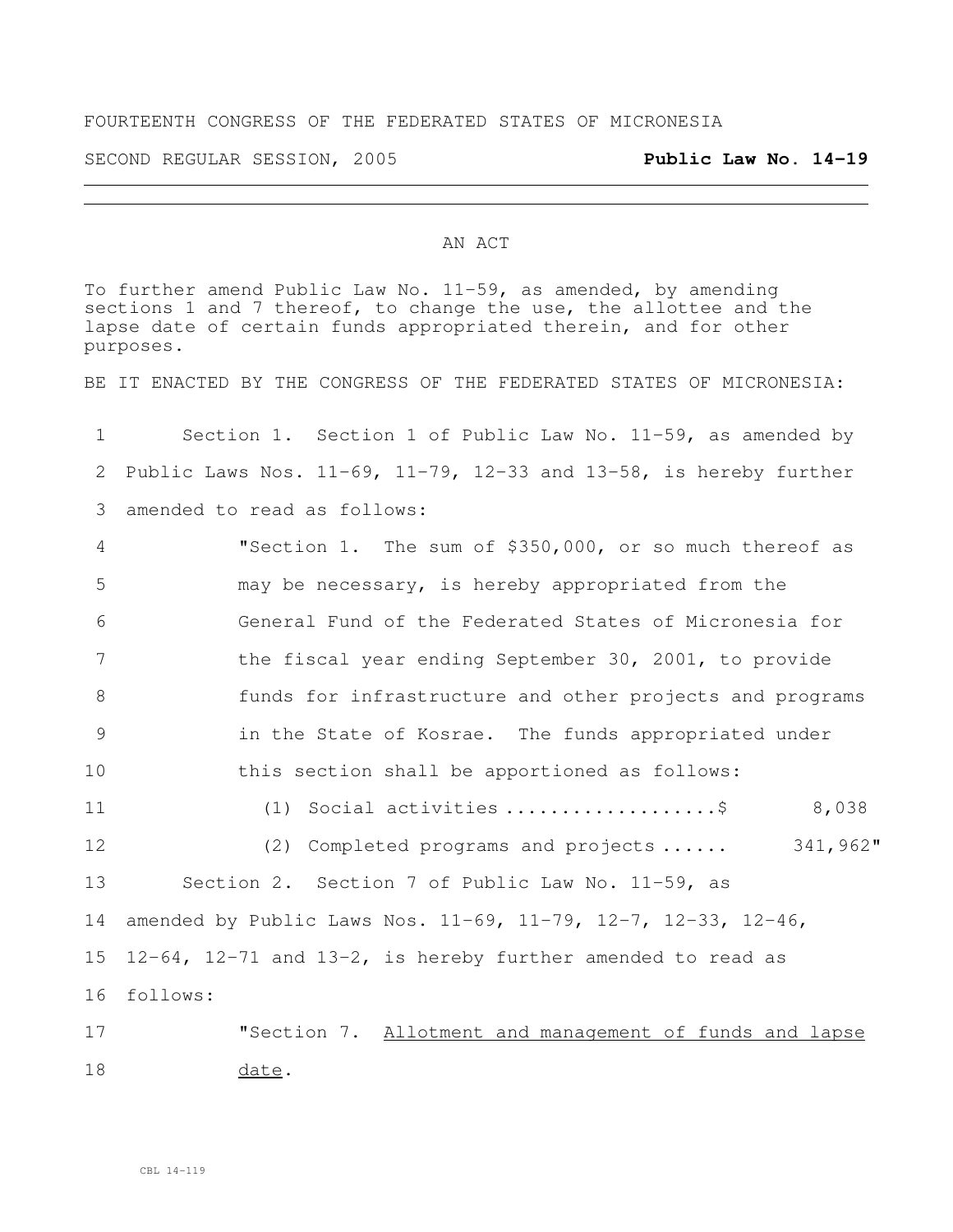(1) All funds appropriated by this act shall be allotted, managed, administered, and accounted for in accordance with applicable law, including, but not limited to, the Financial Management Act of 1979. The allottee of the funds appropriated under section 1 of this act shall be the President of the Federated States of Micronesia. The allottee of the funds appropriated under section 6 of this act shall be the Governor of the State of Kosrae, or his designee. The allottee of the funds appropriated under sections 2 and 5 of this act shall be the President of the Federated States of Micronesia, or his designee. The allottee of the funds appropriated under section 3 of this act shall be the Chuuk State Commission on Improvement Projects, EXCEPT THAT the allottee of the funds appropriated under subsection (6) of section 3 of this act shall be the Northwest Project Coordinator and PROVIDED THAT, for funds appropriated under subsection (5) of section 3 of this act, the allottee shall follow the procedures set forth in subsection (3) of this section 7. The allottee of the funds appropriated under subsections (1) through (13) and subsection (15) of section 4 of this act shall be the Governor of the State of Yap, or his designee. The allottee of the funds appropriated under subsection (14) of section 4 of this act shall be the Speaker of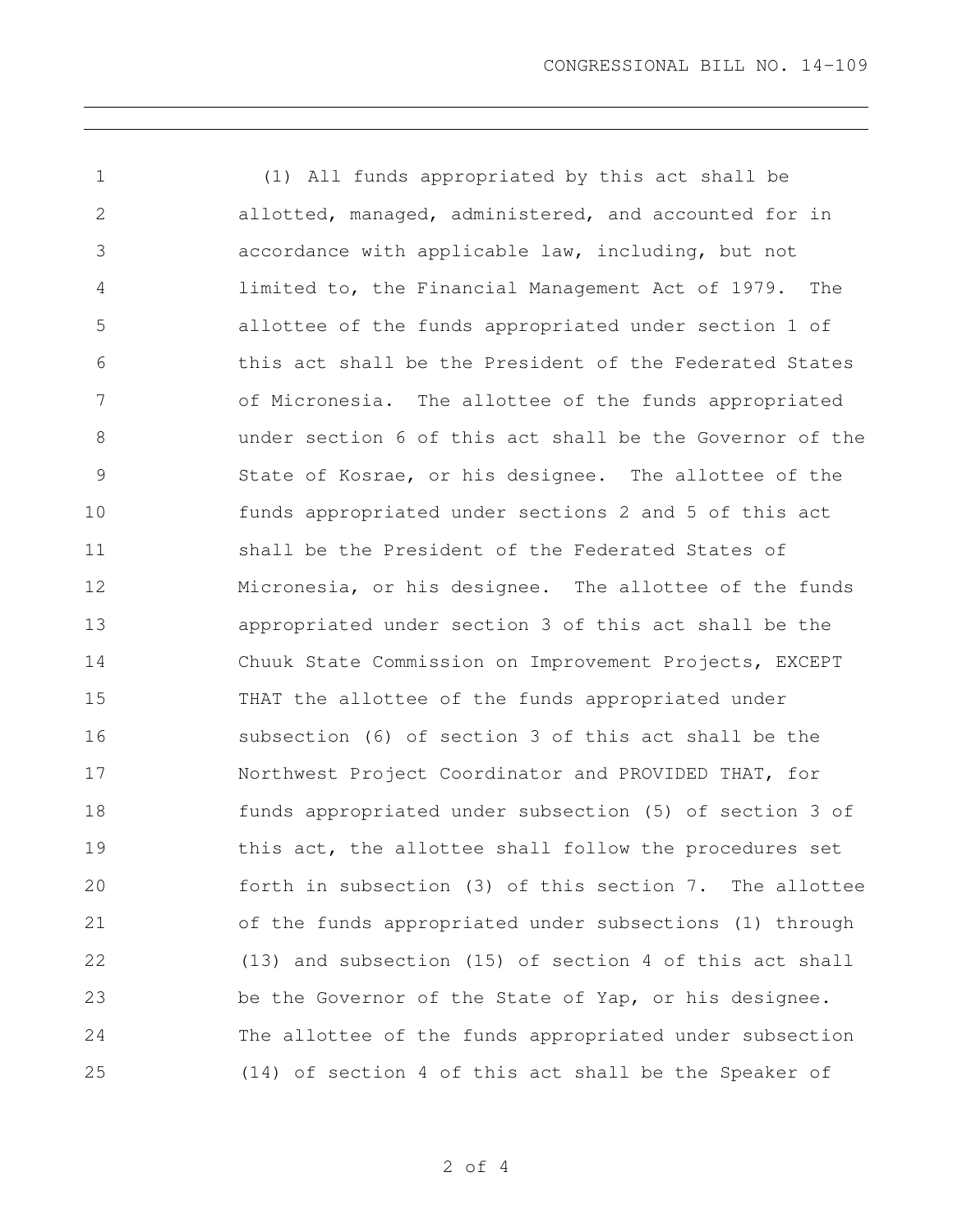CONGRESSIONAL BILL NO. 14-109

 the Congress of the Federated States of Micronesia, or his designee. The allottees shall be responsible for ensuring that the funds appropriated by this act, or so much thereof as may be necessary, are used solely for the purpose specified in this act, and that no obligations are incurred in excess of the sum appropriated.

 (2) The authority of the allottees to obligate funds appropriated by this act shall lapse as of September 30, 2006; EXCEPT THAT the authority of the allottee to obligate funds appropriated under subsection (10) of section 1 of this act shall not lapse.

 (3) Prior to any obligation or disbursement of funds appropriated under subsection (5) of section 3 of this 16 act, the allottee shall, by written notice to the mayor of each municipality in Election District No. 4 of Chuuk 18 State, inform each municipality of the amount of funds available for allotment in Election District No. 4 and invite requests for project funding from each municipality. Not less than thirty (30) days nor more 22 than sixty (60) days after delivering such notice, the allottee shall convene and chair a panel consisting of all the Mayors of Election District No. 4 or their designees, who shall review the requests for project

of 4